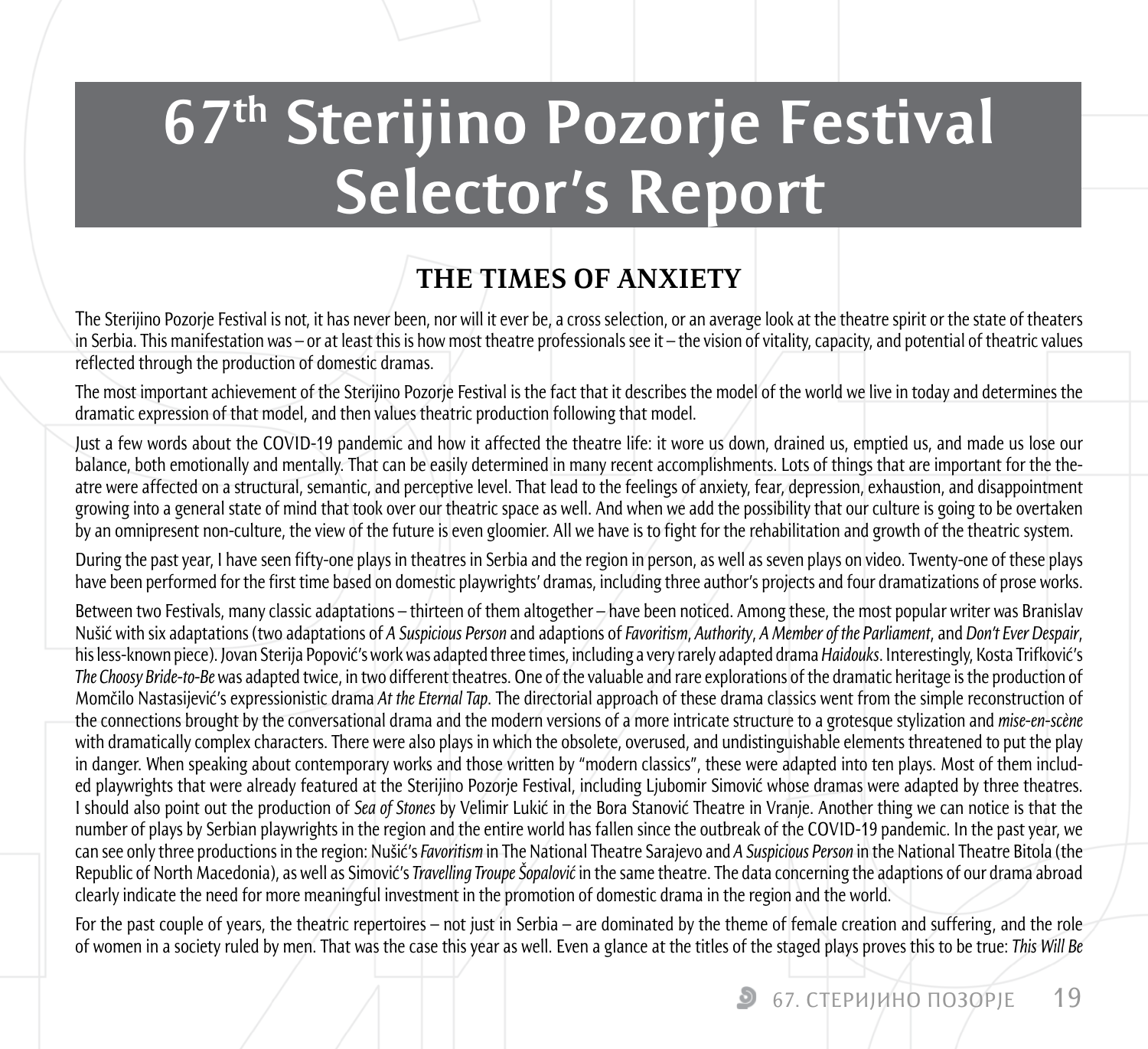*the Same*, *Suffered*, *The Last Little Girls*, *I'm That I'm Not*, etc. The presence of these motifs points out that the sensitive issue of the position of a woman and her search for identity in the world of men is always present. The world, i.e. the dramaturgy, relies on the history of the relationships between men and women, i.e. women and men, in a constant vortex of the most important existential issues of the family and the relationships in it, the process of growing up and maturing, the political engagement, the tyranny of the capitalism, etc. In our theatric circles of the peripheral regions, the word is that it would be fair to consider certain marginal and non-aesthetic factors when making this selection, to value the artistic results according to the artistic resources, financial means, and production capabilities. It seems, though, that the Sterijino Pozorje Festival must remain a festival and a representation of the greatest productions as a whole, and not certain artistic intentions and goals that have not been fulfilled, no matter how valuable those projects are. This festival must remain the goal and the peak point of the Serbian theatre, and this position is to be achieved without compromises.

The process of quoting certain works has, as a layer of postmodernism, been a common occurrence in building dramas for a while. Together with this practice, as its upgrade, our theatres often use the process of constructing a play based on certain motifs. In the past, when we had no original domestic plays, the repertoires of Serbian theatres were occupied by foreign adaptations into the local setting, but today we have a lot of adaptions, dramatizations, and dramas inspired by famous novels or movies. Here we can talk about the originality of the dramatic expression, especially in cases of foreign work. The authorship of the new form is unquestionable, but the question of the original approach to the original work becomes very complex. This is even more true in the light of the original mission of the Sterijino Pozorje Festival, which is the idea to use this platform as a way to encourage, develop, and update the contemporary dramatic expression in Serbia.

Contemporary Serbian playwrights are focused on the problems of their age, pointing out how contradictive, out of joint, broken, and shocked it is. These playwrights (both the young ones, whose poetics are still being formed, and those who have been a part of the canon) search for the answer to some of the most important social questions, wars, and their traumatic consequences. Recently, we have noticed dramas that depict the migrant crisis, the economic crisis, the questions of gender and sexual orientation, dystopia, and globalization. When talking about the formation of these dramas, different approaches are present: "breaking it apart", montage, segmentation, de-dramatization of the drama, etc. Concerning the technique of the dramatic expression, a more and more noticeable poetic formation of the dramatic work must be pointed out.

It can be noticed that the literary theatre, despite its opponents, is still vital and alive. The traditional dramatic form of Aristotle's and Hegel's structure has been opened, but not fully consumed. It is true that his form slowly takes a step back before the fragmentary and collage form, but large productions that depict an entire life still persevere.

The classic Serbian dramas have been frequently produced this season in our theatres, often radically innovated, reconstructed, or deconstructed, seen in a new light, innovated, modernized.

It makes us happy to see that there are more and more female authors among playwrights, directors, and crew members (four out of nine selected plays were directed by women).

Something that brings joy to our theatric reality is the fact that the authors of the selected plays for this year's Festival (or those plays that were deemed worthy) were also identified as successful on the open call of the Sterijino Pozorje Festival for contemporary drama piece.

However, what does not make us happy is the fact that this season has featured a considerably small number of plays of our contemporary playwrights, established, respected, and awarded, and there are no first performances of their plays.

In the end, I need to point out the most important feature of this year's competition selection that is derived from the original mission of the Sterijino Pozorje Festival, which is the presence of premiere, original, dramas: five of the nine selected plays are first performances, four of which are based on original dramas, while the fifth is a dramatization of a novel. When you add that the opening and closing performances of the Festival are going to be the first performances as well, we can point out an optimistic result of the Sterijino Pozorje's mission.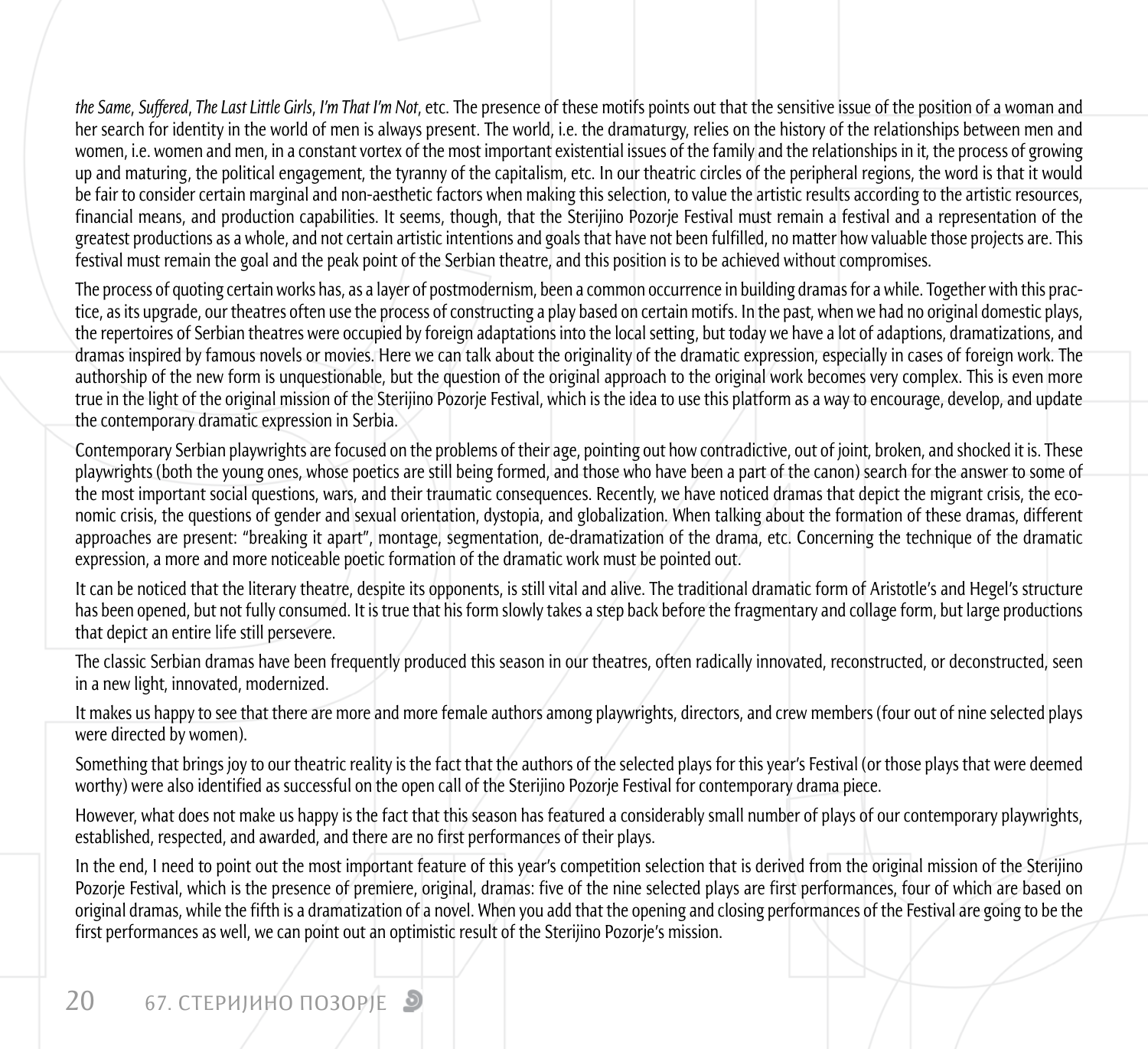## **THE 67TH STERIJINO POZORJE FESTIVAL COMPETITION SELECTION**

#### **THE CHOOSY BRIDE-TO-BE, written by Kosta Trifković, directed by Iva Milošević; National Theatre Subotica**

Out of the vaudeville structure of Kosta Trifković's *The Choosy Bride-to-Be*, the director Iva Milošević accentuates the critical attitude towards the issue of freedom and free speech and ignores the obsolete clash of the comic poets that concerns the troubles of the society in Vojvodina in the late 19<sup>th</sup> century. Thus, the characters from the impeccably reconstructed Biedermeier period act from the perspective of the modern spectator as characters of the theater of the absurd, or look like puppets manipulated by a powerful master of ceremony, following the rules of the Biedermeier period, which often includes the renunciation of self, intimate position, and denial of self and identity. In other words, the play depicts a sophisticated form of oppression and tyranny.

#### **FAVORITISM, written by Branislav Nušić, directed by Kokan Mladenović; National Theater Sarajevo (Bosnia and Herzegovina)**

In *Favoritism*, Kokan Mladenović depicts a theatric version of a society deeply embedded in corruption and nepotism, a society of bureaucracy and political charades. The National Theatre Sarajevo opened with a production of Nušić's *Favoritism* a hundred years ago. Kokan Mladenović wisely and wittily creates an effective concept of the play and unites two worlds: the past and the present, the vaudeville and engaged, the classical and the contemporary. As the author of the adaptation, Milena Bogavac adds socially engaged songs, actualizes and modernizes the dialogue, and, most importantly, connects the fate of the protagonist with the fate of Branislav Nušić himself. That is how Mladenović turns Nušić's benevolent laughter into a devastatingly cruel comedy and satire.

#### **AT THE ETERNAL TAP, written by Momčilo Nastasijević, directed by Sonja Petrović; Serbian National Theatre Novi Sad, Centre for Development of Visual Culture Novi Sad**

A poetic and musical drama about fatality, in which the topos of incest and passion ends in anguish, madness, curse, and crime, was transformed into a strong, expressionistic, passionately portrayed play about the infinity of love, suffering, and repentance. Sonja Petrović managed to translate Nastasijević's parable about the indestructibility of bodily desire – which leads the characters to crime and death – into the articulate speech on the stage and to involve clever speech expressions in all parts of the work that are clear and clarified. Her direction contains elements of a true theatrical ritual to which the acting ensemble wholeheartedly surrenders.

#### **THE MIRACLE IN ŠARGAN, written by Ljubomir Simović, directed by Jagoš Marković; Yugoslav Drama Theatre Belgrade**

This seemingly naturalistic, absolutely miraculous dramatic story of identity consists of different pieces, from unusual and unhappy life stories to the central idea of the miracles of a man who embraces the sins of a group of martyrs lost in time and space. The director Jagoš Marković virtuously harmonized the rhythm of the events with the refined tonality of Simović's dramatic poetry woven from the language of everyday life, drowning it in continuous rain, a symbolic pre-apocalyptic warning.

#### **THE YEARS OF CROWS, written and directed by Siniša Kovačević; National Theatre Belgrade**

The bases of Siniša Kovačević's play are the historical events in Belgrade during those "two icy war winters" of the First World War. Despite that, love, sentimentality, and passion are the dominant features of *The Years of Crows*. In the stage realization, the director Kovačević skillfully uses the space from different plans and perspectives, both in height and depth (ice wasteland and gray lead threatening clouds). Stylized, choreographed flights of crows in combination with the objects, music, and silence, as well as with the cries and rhythms, go beyond their original metaphor, leading to the deepest and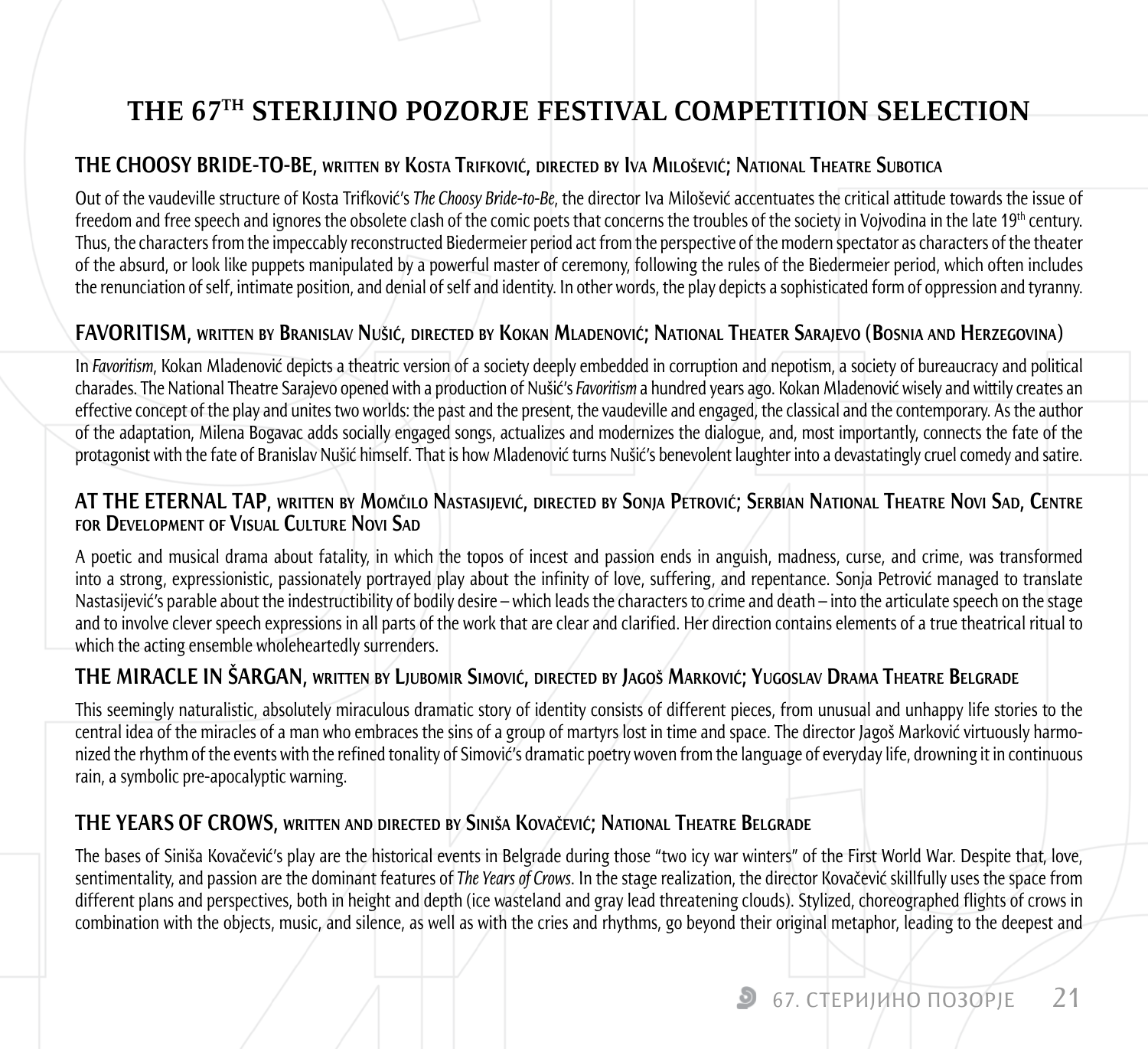most hidden emotions – sadness, anger, fear, and anxiety – causing a strong effect in the audience longing for immediate images. The sinister, threatening crows over Serbia, also successfully act as a connective tissue of different stage images.

#### **ROLLER COASTER, written by Jelena Kajgo, directed by Milica Kralj; Atelje 212 Belgrade**

The comedy *Roller coaster* speaks of many important areas of our time: religion, identity, technological and informational progress, as well as the mental and spiritual structure of the human being. Based on this dramatic text, the director Milica Kralj confronts two worlds (the old, naïve, and benevolent, with the new, bizarre, and dehumanized) and builds a hilarious comedy with elements of the theater of the absurd and grotesque.

#### **THE LAST LITTLE GIRLS, written by Maja Pelević, directed by Kokan Mladenović; Kosztolányi Dezsö Theatre Subotica**

Based on the play written by Maja Pelević, the director Kokan Mladenović creates a strong, intelligent, well-rounded, and poetically intoned play about the first (the birth) and last (the death) things in this hopeless world of ours. This deeply intimate dramatic story also reflects on the global picture of the twilight of our civilization, in which everything, including the most innocent beings – the human offspring – is subjected to the laws of the market. To the spectators' senses, this monolithic theatrical structure, performed in the enchanting play and songs by the acting ensemble of the Kosztolányi Dezső Theatre Subotica, acts as a dramatic symphony, as an authentic howl, a cry, or the last warning to the humanity.

#### **STAINS, written by Tijana Grumić, directed by Jug Đorđević; Kraljevo Theater**

Written from the child's point of view, Tijana Grumić's drama *Stains* has a special, poetic value. The notion of a girl growing up in the milieu of clearly polarized gender roles and surrounded by a permanent presence of death, retains that lyricism, despite the cruel paradox on which it relies. The atmosphere of the play is sentimental, defined by the feeling of longing and dreaming, but constantly shaded by a stain, i.e. the presence of death. Jug Đorđević's directing process is characterized by a careful approach to the lyrical texture of the play and he emphasizes theatrically attractive, cheerful, and associative sequences, as well as consciously builds a contrast to the constant presence of the atmosphere of sadness and sorrow. This creates a completely miraculous carousel of unfulfilled dreams.

# THE LUSTFUL DAYS OF HUNG JOHNNY, BASED ON THE EPONYMOUS NOVEL BY FILIP GRUJIĆ, DRAMATIZED BY DIMITRIJE KOKANOV,<br>directed by Jovana Tomić; Újvidéki Színház Novi Sad and the Sterijino Pozorje

This is one of the modern versions of the Parable of the "Prodigal Son". Johnny, while searching for his father – and at the same time opposing his "female" principle – tries to find himself as well. This is another dramatic story about growing up because the hero does not even know who he is. Johnny is adventurous, brave, strong, seductive, narcissistic, witty, spoiled, and vulnerable. Indeed, he is "eager for the love and attention of one person he seeks on his journey". He is both a hero and an antihero. Lyrical polyvalence is the basis for Jovana Tomić's directorial approach. She carefully and impressively – using irony from time to time – develops a sequence of genre variations found in the condensed dramatization by Dimitrije Kokanov.

## **NON-COMPETITIVE INTERNATIONAL SELECTION "THE CIRCLES"**

The selection "The Circles" also follows the concept of the Competition selection, selecting the plays from the corpus of the national dramaturgy. This way, the Sterijino Pozorje Festival once again tries to emphasize its consistency regarding the fulfillment of its main mission. Based on that, I suggest these plays for the 67<sup>th</sup> Sterijino Pozorie Festival: